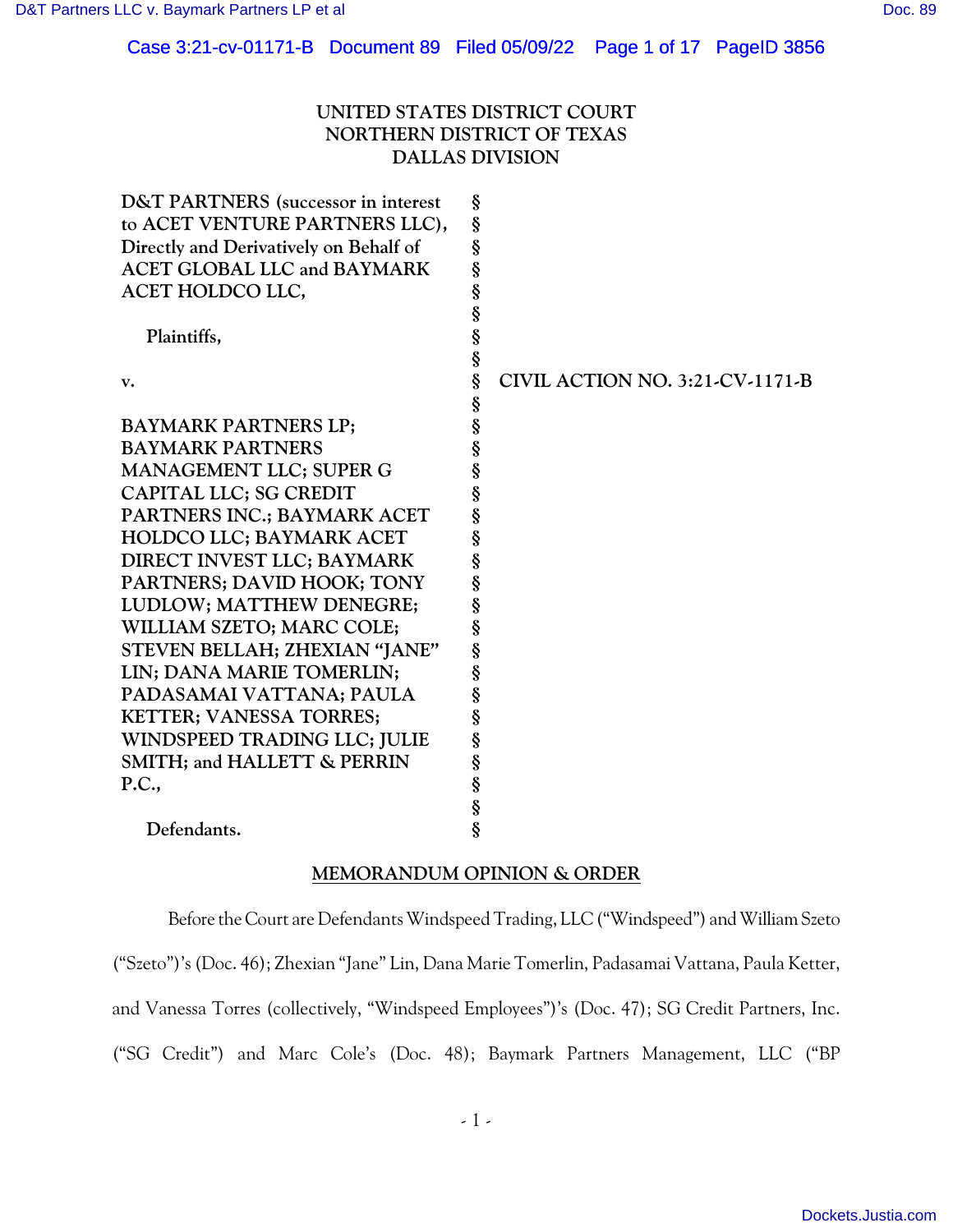#### Case 3:21-cv-01171-B Document 89 Filed 05/09/22 Page 2 of 17 PageID 3857

Management"), Baymark ACET Direct Invest, LLC, Baymark Partners ("Baymark"), David Hook ("Hook"), Tony Ludlow ("Ludlow"), Matthew Denegre ("Denegre") (collectively, the "Baymark Defendants")'s (Doc. 49); Hallett & Perrin, P.C. ("Hallett & Perrin") and Julie Smith's (Doc. 51); Baymark ACET Holdco, LLC's (Doc. 52); and Super G Capital LLC ("Super G") and Steven Bellah ("Bellah")'s (Doc. 54) Motions to Dismiss. For the following reasons, the Court **DISMISSES WITHOUT PREJUDICE** Plaintiffs' claims.

### **I.**

#### **BACKGROUND<sup>1</sup>**

This is a business dispute between a former secured creditor and a newly formed company and its associated parties. The secured creditor, D&T, alleges that the Defendants executed a scheme to avoid liability from a \$3.2 million loan by "fraudulently transferring" the assets from the foreclosed company, ACET Global, LLC ("ACET Global"), to the new company, Windspeed, through multiple acts ofwire fraud, mail fraud, bankruptcy fraud, and obstruction of justice. Doc. 36, Am. Compl., ¶¶ 6–10.

In 2017, Baymark, a Texas-based "general partnership between Hook and Ludlow" of which Denegre is also a director, approached Tomer Damti ("Damti") of D&T to purchase ACET Venture Partners, LLC ("ACET Venture") because of its "successful e-commerce business." *Id.* at 2, ¶¶ 41–44, 56. Baymark purchased ACET Venture through a newly formed entity, ACET Global, on July 14, 2017. *Id.* ¶¶ 57–58. Hook and Ludlow represented that Damti would be the CEO of ACET Global (the "Damti representation"). *Id.* ¶¶ 56, 67. Under the Asset Purchase Agreement ("APA"), "ACET Global agreed to (1) pay \$850,000 to D&T Partners, subject to certain adjustments;

 $1$ <sup>1</sup> The facts are as alleged by Plaintiffs in the Amended Complaint.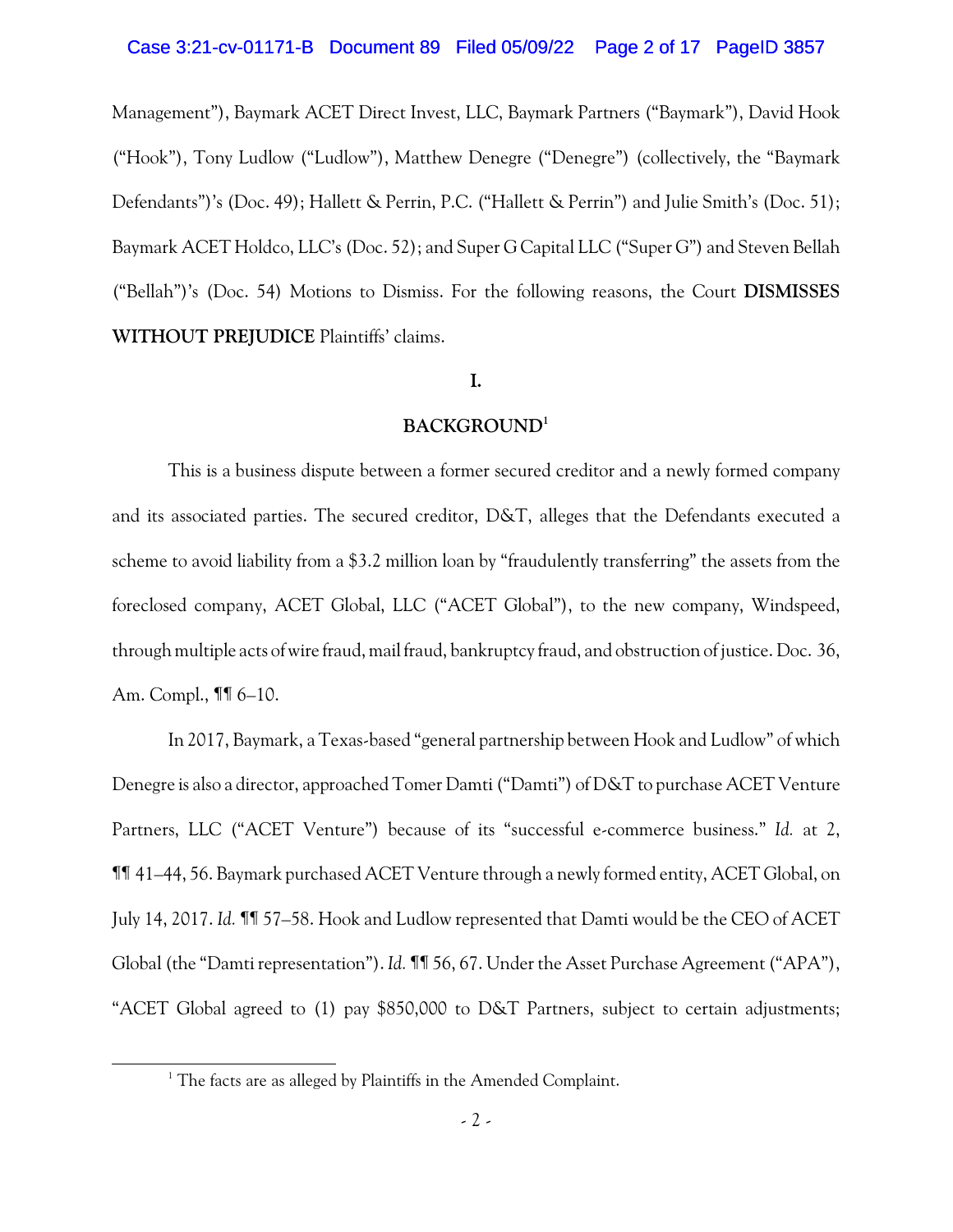#### Case 3:21-cv-01171-B Document 89 Filed 05/09/22 Page 3 of 17 PageID 3858

(2) provide a subordinated secured promissory note in the amount of \$3,230,000 in favor of D&T Partners [(the 'Note')]; and (3) to provide D&T Partners with a 25% common membership interest in Baymark ACET Holdco, LLC." *Id.* ¶ 64. The first payment for the Note was due in October 2018. *Id.* ¶ 65.

After the APA, "Hook caused ACET Global to enter into a Collateral Assignment of Rights Under Acquisition Transaction Documents and Subordination Agreement (the 'Collateral Assignment') with Super G"<sup>2</sup> in return for a \$1,000,000 loan. Id. ¶ 68. As part of this agreement, D&T subordinated its security interest to Super G based on the Damti representation and ACET Global's representation that it did not intend to default on either loan. *Id.* ¶ 77.

In February 2018, Denegre, director of Baymark, terminated Damti as CEO of ACET Global. *Id.* ¶¶ 44, 79–80. Szeto then became CEO of ACET Global. *Id.* ¶¶ 45, 82. The following month, ACET Global defaulted on its note to Super G. *Id.* ¶ 85. Because of the default, in April 2018 ACET Global and Super G entered into a forbearance agreement to waive loan payments "until October 25, 2018—just days before the D&T Note payments would become due." *Id.* ¶¶ 85–86. ACET Global also defaulted on payments to other vendors. *Id.* ¶ 87.

Approximately five months later, "Szeto filed a Certificate of Formation for a Limited Liability Company for Windspeed . . . at the behest of Baymark." *Id.* ¶ 122. Windspeed's company agreement, drafted by Hallett & Perrin, provided for an ownership split where BP Management—a shell entity controlled by Ludlow and Hook—and Super G each owned 40% and Szeto—the CEO—owned the

<sup>&</sup>lt;sup>2</sup> Super G "engaged in unorthodox investments and practices—seeking high-risk, high-return investments" and approved of investments—largely at the discretion of Chief Financial Officer Marc Cole—with a "'thumbs up or thumbs down' type of process." *Id.* at 2, ¶¶ 46, 70–71, 74. When Cole transitioned to SG Credit, the Collateral Assignment also transferred to SG Credit from Super G. *Id.* ¶ 76.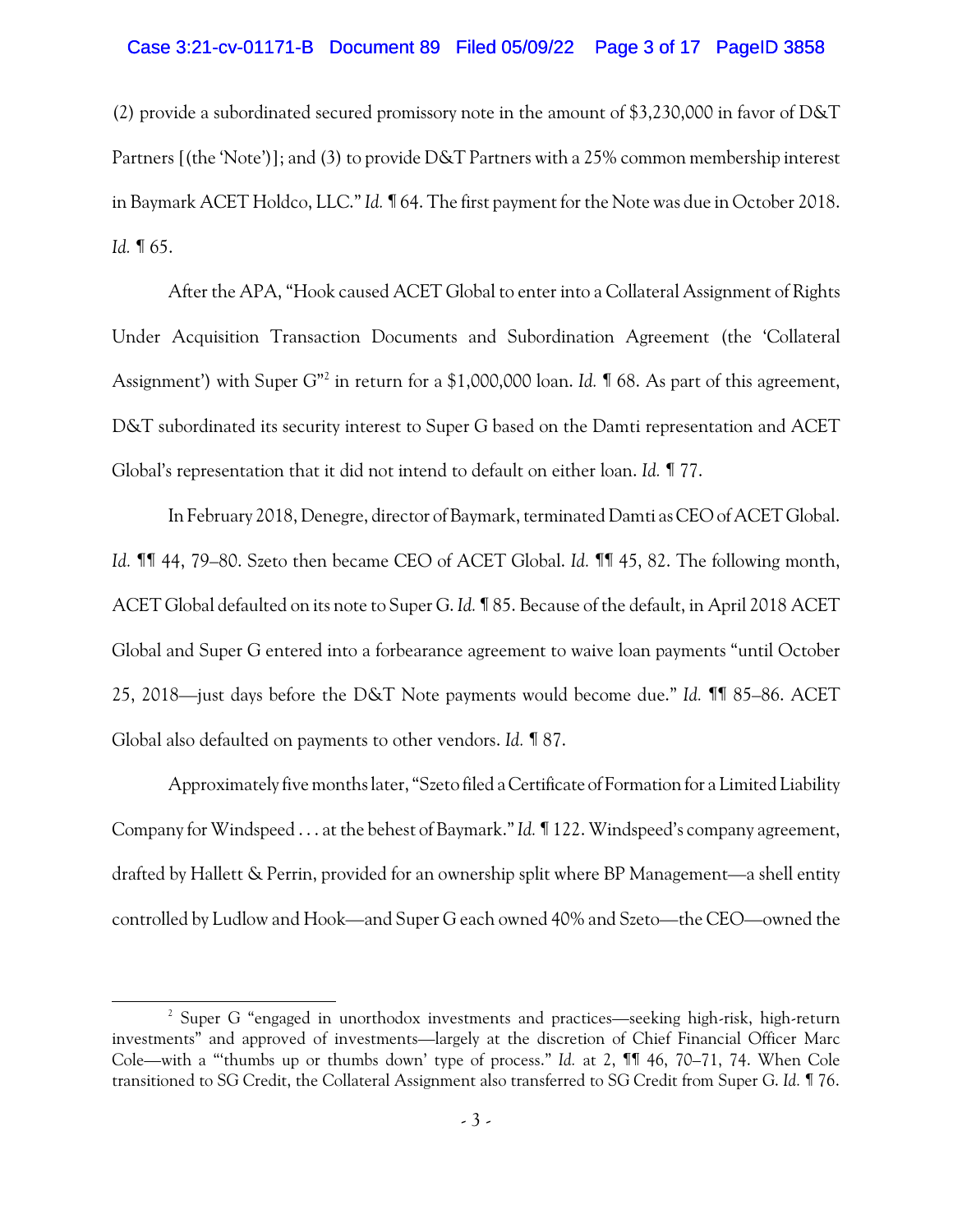remaining 20%. *Id.* ¶¶ 59, 124–25, 148, 152, 157, 163. Super G funded Windspeed, an asset less company, with an initial \$200,000 loan. *Id.* ¶¶ 144, 156, 172–73.

In September 2018, ACET Global, through Denegre and Szeto, executed a "wind down" plan to transfer its assets to a newly formed company, Windspeed (the "fraudulent transfer"). *Id.* ¶¶ 100–16.During the "wind down" in late October 2018, ACET Global transferred all assets, business operations, and employees to Windspeed. *Id.* ¶ 176. In September 2018, an employee of ACET Global rented a temporary storage unit to store ACET Global's physical assets and inventory and later moved these assets and inventory into Windspeed's new office and warehous. *Id.* ¶¶ 191–93, 201. On October 9, 2018, Szeto emailed ACET Global employees retroactively terminating their employment for ACET Global as of September 28, 2018. *Id.* ¶ 179. Szeto also instructed Jane Lin, Windspeed's accountant, "to maintain 'two sets of books[,]'" one set for ACET Global and one for Windspeed. *Id.* ¶¶ 181, 184. Because of the legal risks associated with a possible fraudulent transfer of assets, Baymark discussed this issue with its legal counsel, Hallett & Perrin, P.C., in December 2018, who also discussed the issue with Super G's counsel. *Id.* ¶¶ 118–19.

At the same time, Windspeed assumed ACET Global's business operations as its own. *Id.* ¶¶ 194–207. "Windspeed's website was a carbon copy of the . . . ACET Global website" and Windspeed sold "the inventory with the same customer marketplaces and the same software used at ACET Global." *Id.* ¶¶ 194, 197–98. Windspeed continued ACET Global's business operations, "pocket[ed] the revenues" from the sale of ACET Global's unsegregated inventory, closed ACET Global's bank accounts, and assumed ACET Global's other accounts. *Id.* ¶¶ 201, 203–11.

"On October 31, 2018, the first monthly installment under the D&T Note became due[,]" but "ACET Global failed to pay." *Id.* ¶ 223.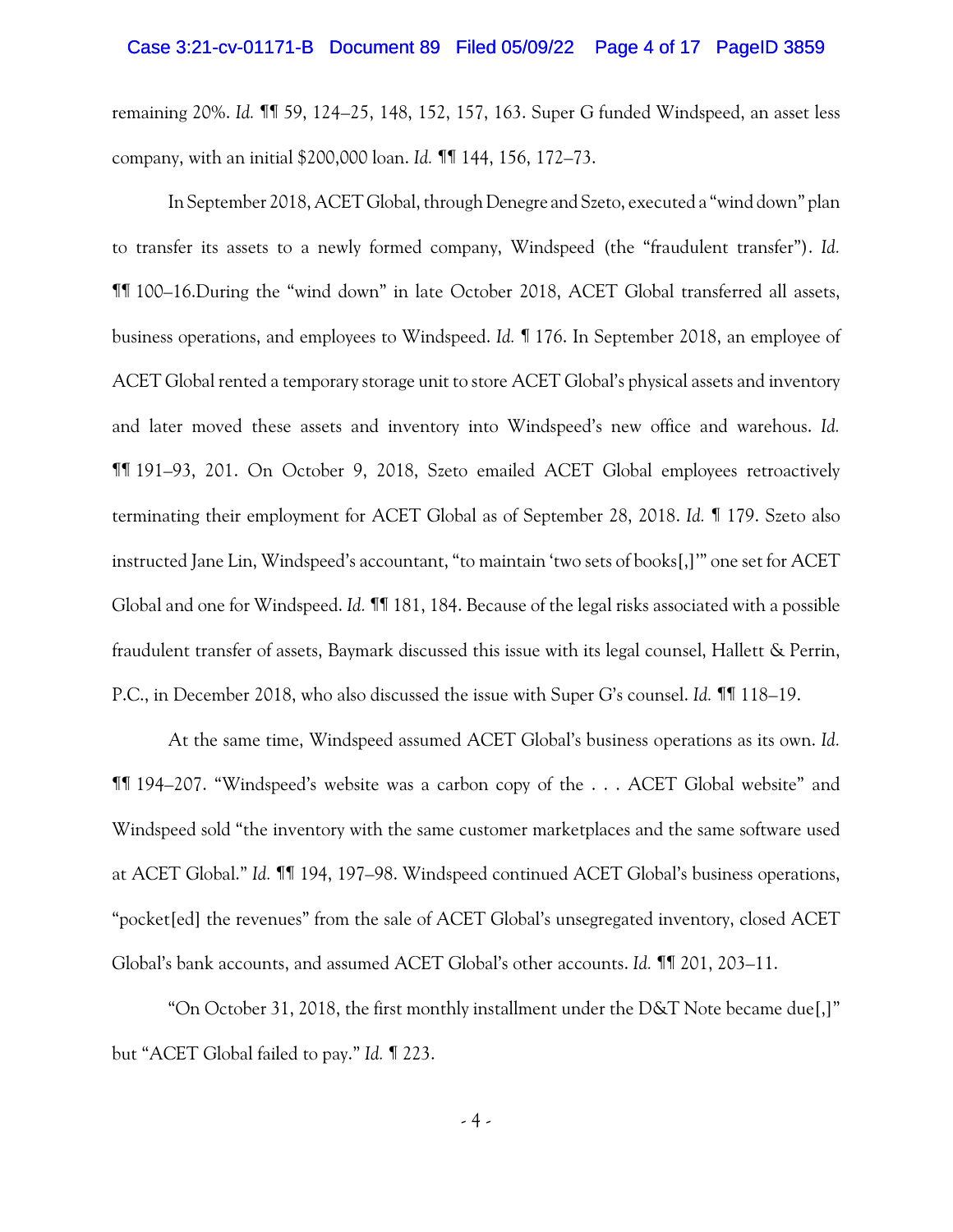#### Case 3:21-cv-01171-B Document 89 Filed 05/09/22 Page 5 of 17 PageID 3860

"On January 31, 2019, Super G . . . issued a Notice of Forfeiture" and Baymark sought to move forward with the foreclosure. *Id.* ¶¶ 226, 228–29. Hallett & Perrin drafted the foreclosure sale agreements, backdated to March 1, 2019, and "ensure[d] that Windspeed . . . did not assume the liability" of the D&T Note. *Id.* III 242–45. Under the agreement, Super G sold ACET Global's assets to Windspeed "for a loan in the amount of \$514,144.86," which closely matched the \$514,515 amount due on the ACET Global loan from Super G. *Id.* ¶ 249. During the Super G foreclosure sale agreement, Hallett & Perrin represented Baymark, BP Management, ACET Global, and Windspeed—parties with competing interests. *Id.* ¶¶ 213–15.

On October 23, 2019, ACET Global filed a Voluntary Petition for Bankruptcy that listed the \$3,200,000 D&T liability, \$30,000 in transferred property, and included multiple false representations to the bankruptcy court about the attributes of ACET Global. *Id.* ¶¶ 252, 261–292. The bankruptcy court closed the case on January 29, 2020, without discharging ACET Global. Order Closing the Case, *In re ACET Global, LLC*, No. 19-42878 (Bankr. E.D. Tex. Jan. 29, 2020).

Since the "fraudulent transfer," Defendants have attempted to obstruct and cover the alleged fraud. In March 2021, counsel for Super G and Cole emailed D&T's counsel stating that Super G "is no longer in business" and was in "the process of liquidating all assets." *Id.* ¶ 295. Several individual Defendants stonewalled or changed their testimony after presented with conflicting evidence during depositions in another related case. *Id.* ¶¶ 97–98, 105–09, 112–14, 241, 248, 255, 297–301. Shortly after defaulting on the D&T Note, Szeto and Baymark deliberately "caused the loss and destruction of" ACET Global's emails and electronic records. *Id.* ¶¶ 302–03. Windspeed also deleted its website. *Id.* ¶ 304.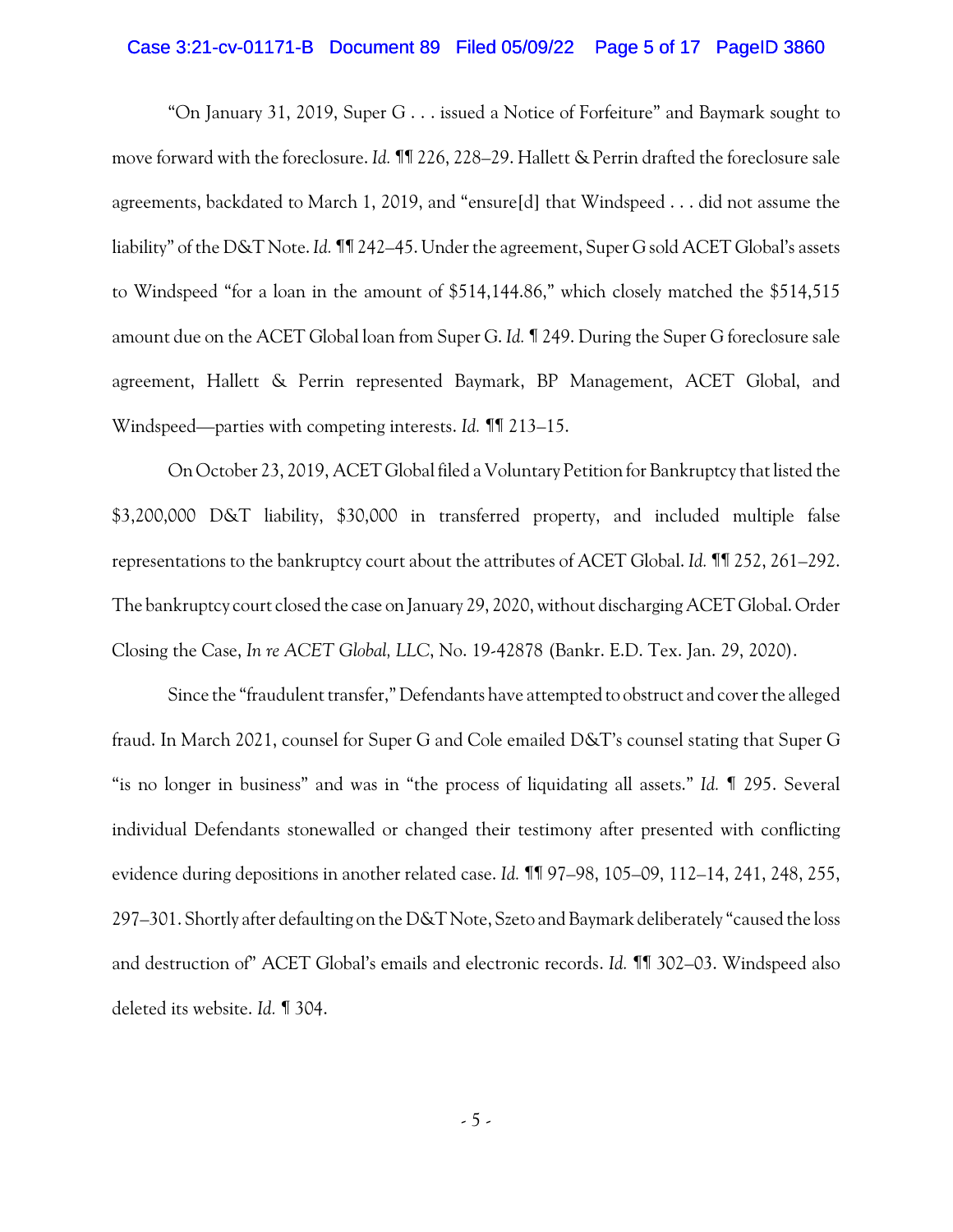#### Case 3:21-cv-01171-B Document 89 Filed 05/09/22 Page 6 of 17 PageID 3861

D&T, as the successor in interest to ACET Venture Partners, LLC, brings its claims on behalf of ACET Global<sup>3</sup> and Baymark ACET Holdco, LLC. *Id.* at 1–2. D&T brings claims for civil violations of the Racketeer Influenced and Corrupt Organizations Act ("RICO"), common law fraud, breach of fiduciary duty, aiding and abetting breach of fiduciary duties, violation of the Texas Uniform Fraudulent Transfer Act, civil conspiracy, and respondeat superior and/or agency liability. *Id.* ¶¶ 310–84. Defendants filed seven separate motions to dismiss under Federal Rule of Civil Procedure 12(b)(1) or 12(b)(6). *See* Doc. 46, Windspeed & Szeto's Mot.; Doc. 47, Windspeed Emps.' Mot.; Doc. 48, SG Credit & Cole's Mot.; Doc. 49, Baymark's Mot.; Doc. 51, Hallett & Perrin & Smith's Mot.; Doc. 52, Baymark ACETHoldco, LLC's, Mot.; Doc. 54, Bellah and Super G's, Mot. The motions are fully briefed and ripe for review.

### **II.**

#### **LEGAL STANDARD**

### *A. Rule 12(b)(6) Standard*

Under Federal Rule of Civil Procedure 8(a)(2), a complaint must contain "a short and plain statement of the claim showing that the pleader is entitled to relief." Fed. R. Civ. P. 8(a)(2). Rule 12(b)(6) authorizes a court to dismiss a plaintiff's complaint for "failure to state a claim upon which relief can be granted." Fed. R. Civ. P. 12(b)(6). In considering a Rule 12(b)(6) motion to dismiss, "[t]he court accepts all well-pleaded facts as true, viewing them in the light most favorable to the plaintiff." *In re Katrina Canal Breaches Litig.*, 495 F.3d 191, 205 (5th Cir. 2007). But the court will "not look beyond the face of the pleadings to determine whether relief should be granted based on the alleged facts." *Spivey v. Robertson*, 197 F.3d 772, 774 (5th Cir. 1999).

 $3$  D&T is the "sole manager of ACET Global" and has "legal ownership" of ACET Global. Doc. 36, Am. Compl., 5 n.8.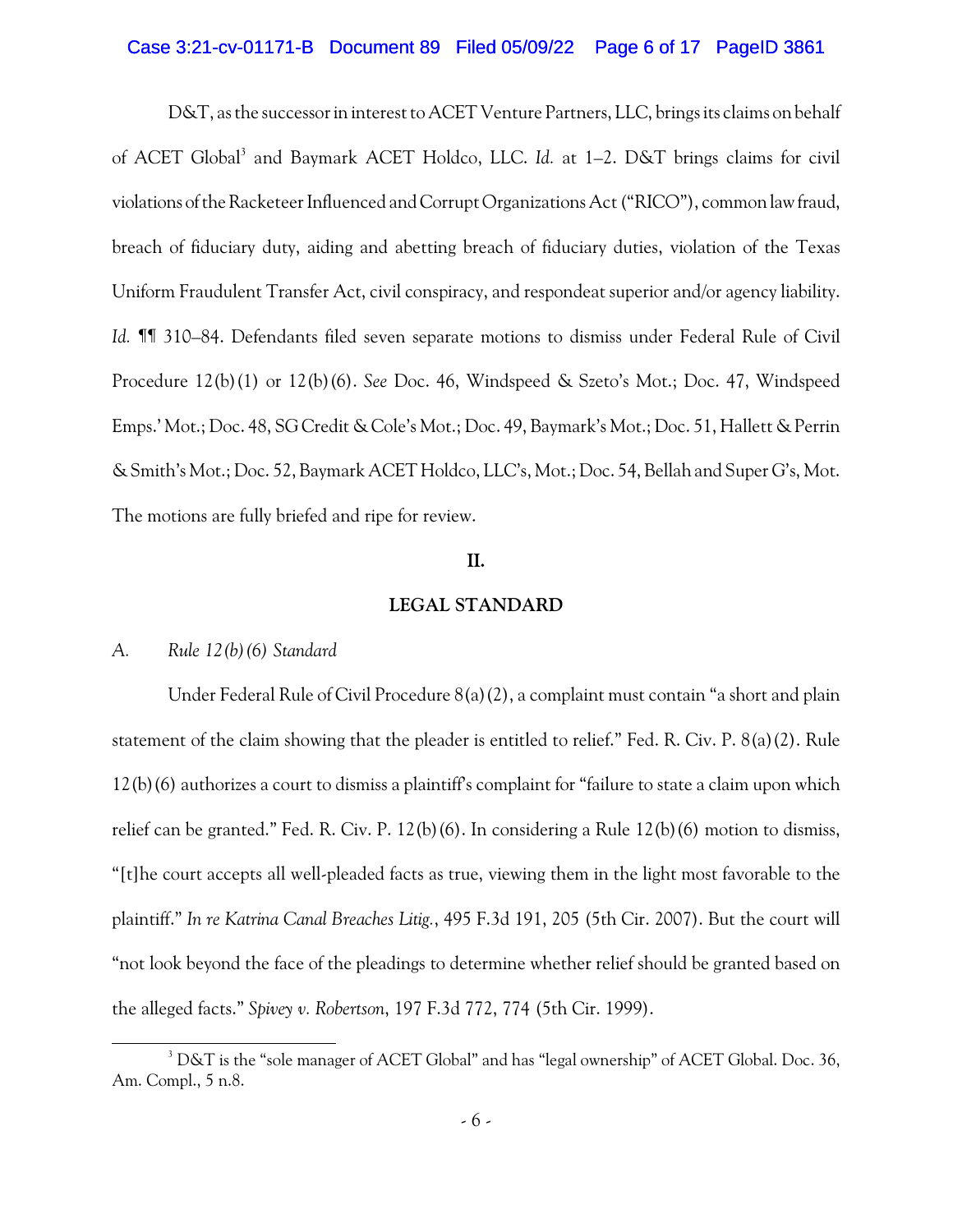#### Case 3:21-cv-01171-B Document 89 Filed 05/09/22 Page 7 of 17 PageID 3862

In order to survive a motion to dismiss, a plaintiff must plead "enough facts to state a claim to relief that is plausible on its face." *Bell Atl. Corp. v. Twombly*, 550 U.S. 544, 570 (2007). "Threadbare recitals of the elements of a cause of action, supported by mere conclusory statements, do not suffice." *Ashcroft v. Iqbal*, 556 U.S. 662, 678 (2009). "A claim has facial plausibility when the plaintiff pleads factual content that allows the court to draw the reasonable inference that the defendant is liable for the misconduct alleged." *Id.* "The plausibility standard is not akin to a 'probability requirement,' but it asks for more than a sheer possibility that a defendant has acted unlawfully." *Id.* (quoting *Twombly*, 550 U.S. at 556).

#### **III.**

#### **ANALYSIS**

The Court first addresses D&T's procedural objection to Defendants Windspeed and Szeto's, Windspeed Employees', SG Credit's, and Super G and Bellah's incorporation by reference of Baymark and Windspeed's arguments into their respective briefs. *See* Doc. 46-1, Windspeed & Szeto's Br., 4 n.3 ("adopt[ing] and incorporate[ing] the motions to dismiss . . . as well as the arguments incorporated into their respective briefs in support"); Doc. 47-1, Windspeed Emps.' Br., 4 n.2 (same); Doc. 48-1, SG Credit & Cole's Br., 10–11 ("adopt[ing] and incorporate[ing] by reference the arguments in the other defendants' motion papers"); Doc. 55, Super G & Bellah's Br., 7 ("adopt[ing] and incorporat[ing] the arguments contained in [the other Defendants'] respective motions to dismiss"). D&T contends that such an incorporation violates L.R. 7.1(c), which sets a twenty-fivepage limit on briefs. Doc. 62, Pls.' Resp. Windspeed and Szeto's Mot., 10–11 (citing *Black Cat Expl. & Prod., LLC v. MWW Cap. Ltd.*, 2015 WL 12731751 (N.D. Tex. Apr. 29, 2015)); Doc. 63, Pls.' Resp. Windspeed Emps.' Mot., 11–12; Doc. 66, Pls.' Resp. Super G & Bellah's Mot., 8; Doc. 67, Pls.'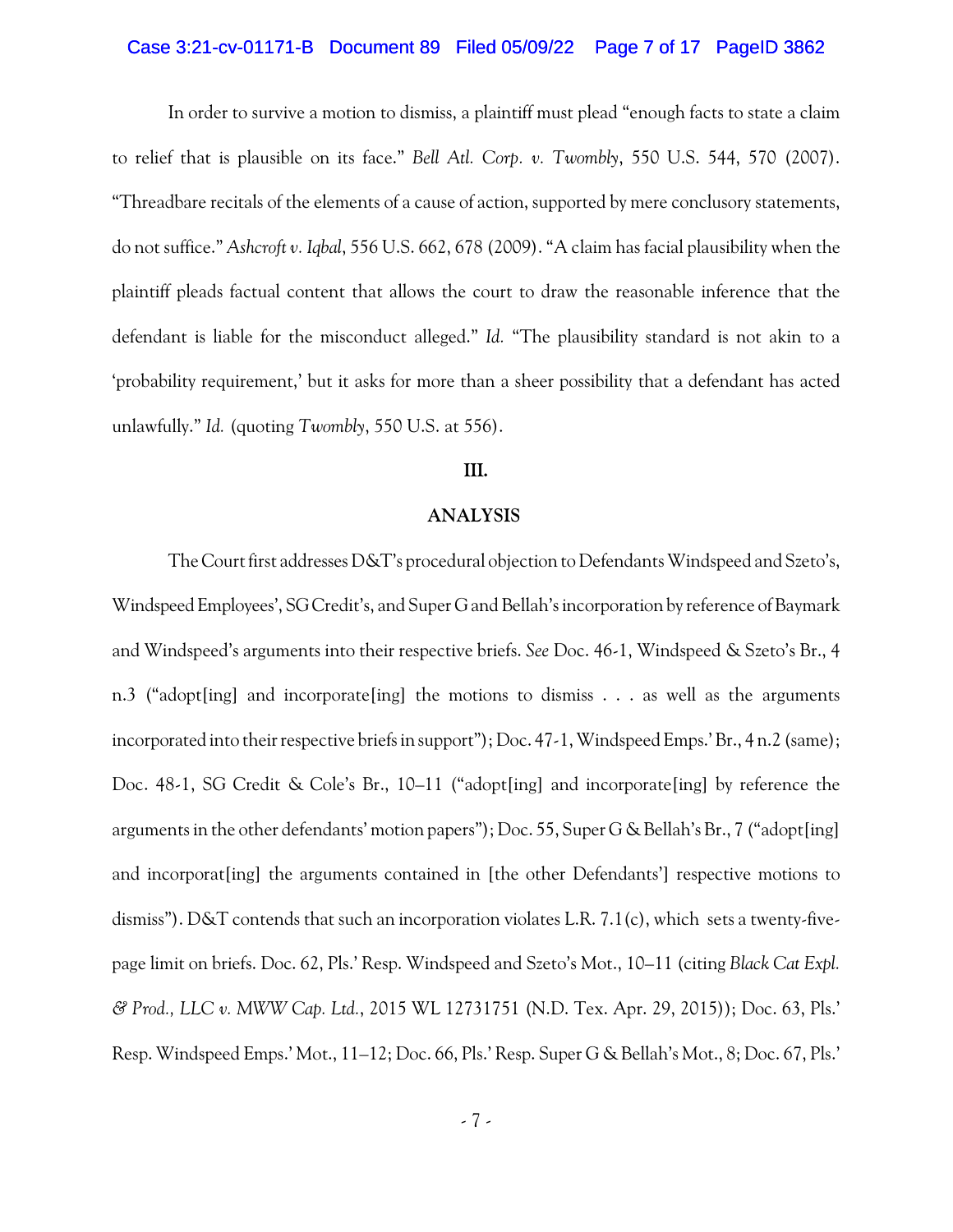#### Case 3:21-cv-01171-B Document 89 Filed 05/09/22 Page 8 of 17 PageID 3863

Resp. SG Credit & Cole's Mot., 9. Defendant SG Credit responds that incorporation by reference serves judicial economy and the Federal Rules of Appellate Procedure allow for incorporation. Doc. 78, SG Credit's Reply, 1–2.

The Court agrees with Defendants. Equitable reasons support allowing the arguments applicable to one defendant to apply to all similarly situated defendants. *Foxx v. My Vintage Baby, Inc.*, 624 F. App'x 318, 319 (5th Cir. 2015) ("Because [one defendant] established that [plaintiff] failed to state a cause of action [under Rule 12(b)(6) and Rule 9(b)], that defense inures to the benefit of the [other] defendants where [plaintiff] offers only bare assertions to the contrary." (citing *Lewis v. Lynn*, 236 F.3d 766, 768 (5th Cir. 2001)).<sup>4</sup> Requiring Defendants to individually raise an argument successfully raised by a co-Defendant and applicable to all would waste judicial resources.

*A. RICO*

D&T brings three RICO claims for violations of 18 U.S.C. § 1962(a), (c), and (d). Doc. 36, Am. Compl., *Iff* 310–67. The claims under subsections (c) and (d) are against all Defendants, while the claim under subsection (a) is against Baymark, Ludlow, Hook, Denegre, Super G, SG Credit, BP Management, Smith, and Hallett & Perrin. *See id.* Because there are common elements in each subsection, *Crowe v. Henry*, 43 F.3d 198, 204 (5th Cir. 1995), the Court will analyze the RICO claims together.

All four subsections of § 1962 have three common elements: "1) a person who engages in 2) a pattern of racketeering activity, 3) connected to the acquisition, establishment, conduct, or control

<sup>&</sup>lt;sup>4</sup> For this same reason, the Court need not address Baymark ACET Holdco's arguments regarding the application of Federal Rule of Civil Procedure 23.1 and standing. Doc. 52, Baymark ACET Holdco, LLC's Mot., 1. "[I]t would be 'incongruous' and 'unfair' to allow some defendants to prevail, while not providing the same benefit to similarly situated defendants." *Lewis*, 236 F.3d at 768. The Court applies the successfully raised pattern argument by the other Defendants to Baymark ACET Holdco, LLC.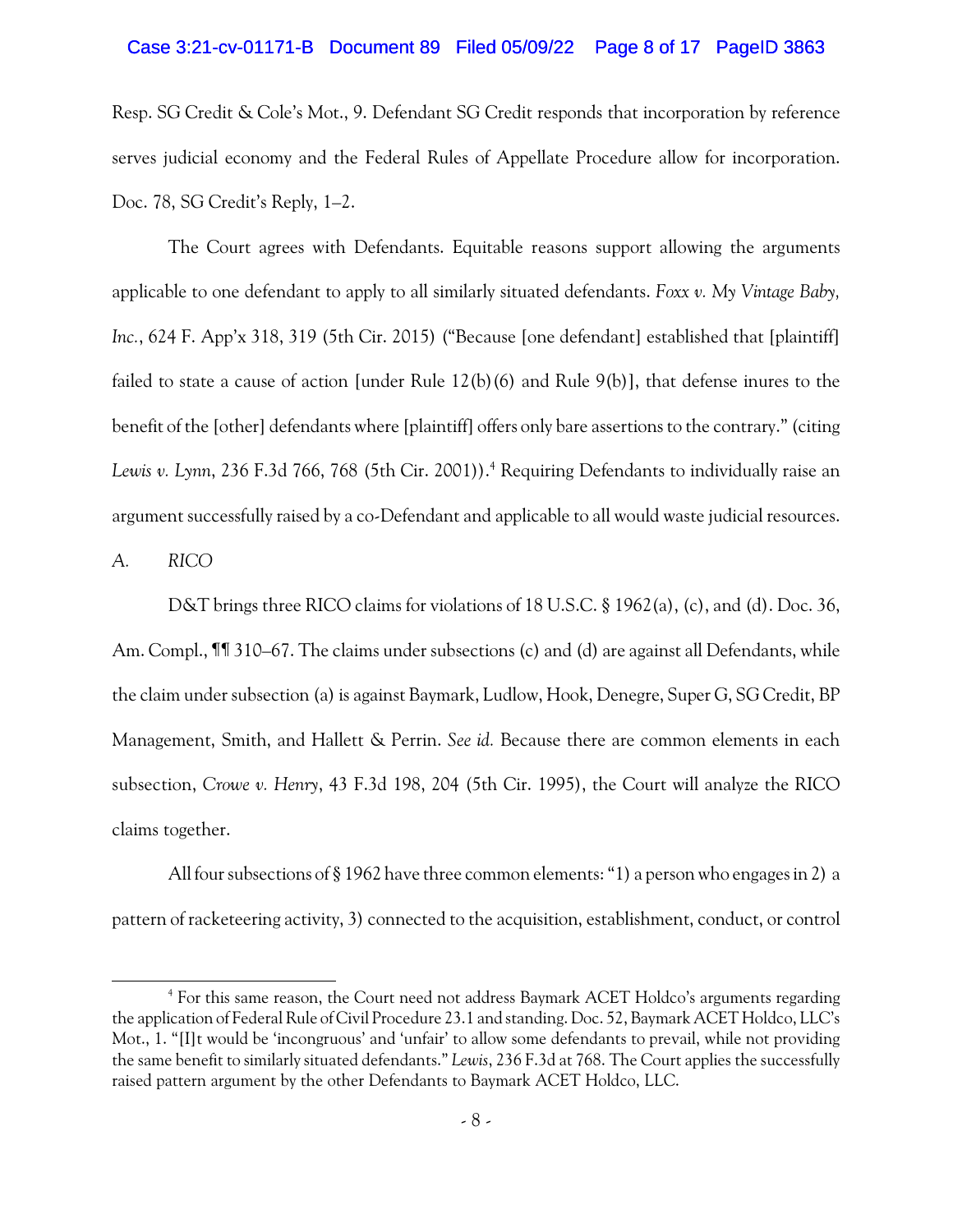#### Case 3:21-cv-01171-B Document 89 Filed 05/09/22 Page 9 of 17 PageID 3864

of an enterprise." *Crowe*, 43 F.3d at 204 (emphasis omitted). The statute broadly defines "person" to include "any individual or entity capable of holding a legal or beneficial interest in property." 18 U.S.C. § 1961(3); *Boyle v. United States*, 556 U.S. 938, 944 (2009)("The term 'any' ensures that the definition has a wide reach . . . ."). "To establish th[e] pattern [element], a plaintiff must show both a relationship between the predicate offenses . . . and the threat of continuing activity." *Malvino v. Delluniversita*, 840 F.3d 223, 231 (5th Cir. 2016). "[A]n enterprise . . . 'is proved by evidence of an ongoing organization, formal or informal, and by evidence that the various associates function as a continuing unit.'" *Boyle*, 556 U.S. at 945 (quoting *United States v. Turkette*, 452 U.S. 576, 583  $(1981)$ .

The Defendants argue that D&T fails to plausibly plead the second element—a pattern of racketeering activity.<sup>5</sup> Doc. 49, Baymark's Mot., 9–12; Doc. 48-1, SG Credit & Cole's Br., 10–12; Doc. 55, Super G & Bellah Br., 7, 10–11; Doc. 46-1, Windspeed's & Szeto's Br., 4 n.3 (adopting and incorporating by reference); Doc. 47-1, Windspeed Emps.' Br., 4 n.2 (same);.

D&T responds that multiple predicate acts, including mail fraud, wire fraud, lying under oath, bankruptcy fraud, obstruction of justice, concealment, and money laundering, establish a continuous pattern of racketeering activity. Doc. 62, Pls.' Resp. Windspeed & Szeto's Mot., 20–22; Doc. 63, Pls.' Resp. Windspeed Emps.' Mot., 19–23; Doc. 67, Pls.' Resp. SG Credit & Cole's Mot., 18–19; Doc. 68, Pls.' Resp. Baymark's Mot., 20–32. D&T identifies<sup>6</sup> the following specific—mostly

<sup>&</sup>lt;sup>5</sup> Several Defendants also attack whether Plaintiffs sufficiently pleaded the claims to survive Rule 9(b). Doc. 46-1, Windspeed & Szeto's Br., ¶¶ 27, 45; Doc. 48-1, SG Credit & Cole's Br., 11; Doc. 49, Baymark's Br., 18; Doc. 51, Hallett & Perrin & Smith's Mot., 6–7; Doc. 55, Super G & Bellah's Br., 7. However, the Court need not address this issue because Plaintiffs failed to establish the elements of RICO regardless of whether they pleaded with the particularity required by Rule 9(b).

 $\degree$  The Court takes nearly all these predicate acts from Plaintiff's Response to the Windspeed Employees' Motion to Dismiss. *See* Doc. 63, Resp. Windspeed Emps.' Mot., 19 n.11. Plaintiff's Amended Complaint does not clearly identify the alleged predicate acts, which alone justifies dismissing the RICO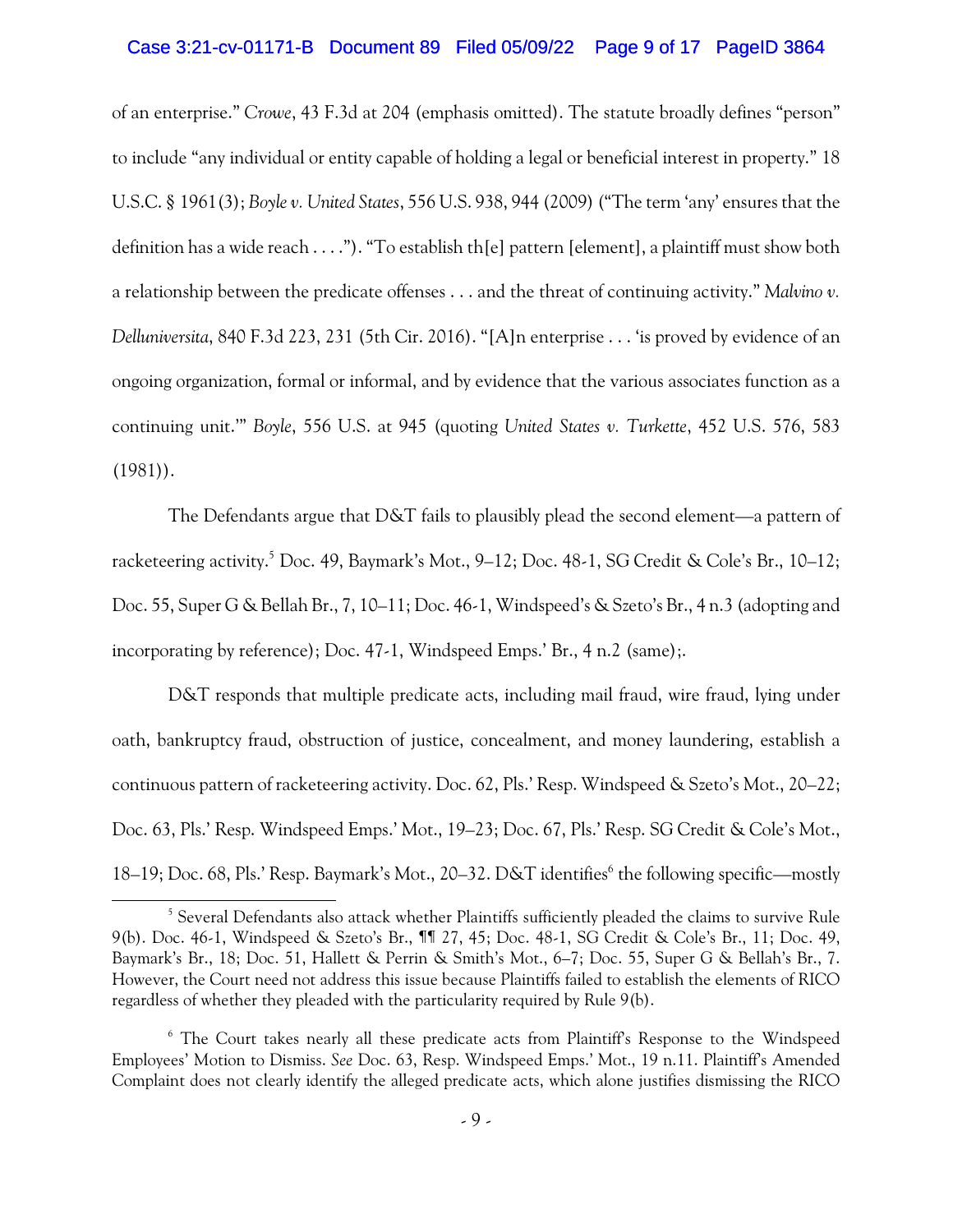mail and wire fraud<sup> $7$ </sup>—predicate acts:

- Wire/mail fraud for the September 27, 2018 Windspeed Certificate of Formation. Doc. 36, Am. Compl., ¶ 7, Doc. 36-13, Ex. 13.
- Mail fraud for the letter dated February 12, 2018 firing Damti. Doc. 36-25, Ex. 25.
- " Wire fraud for September 10, 2018 emails with the Wind down plan. Doc. 36-28, Ex. 28.
- " Wire fraud for the Wind Down Plan September 29, 2018 email. Doc. 36, Am. Compl., ¶ 103.
- Wire fraud for the October 8, 2018 email discussing ownership breakdown. Doc. 36-34, Ex. 34.
- Wire fraud for the retroactive employee termination email on October 9, 2018. Doc. 36, Am. Compl., ¶¶ 179–80.
- " Wire fraud for the Windspeed Transaction Documents October 18, 2018 email. *Id.* ¶ 153; Doc. 36-33, Ex. 33.
- Wire fraud for Denegre's email about two sets of books on October 19, 2018. Doc. 36, Am. Compl., ¶¶ 183–84; Doc. 36-30, Ex. 30.
- Wire fraud for the October 23, 2018 email from Denegre to Bellah seeking to discuss foreclosure. Doc. 36, Am. Compl., ¶ 228; Doc. 36-40, Ex. 40.
- Wire fraud for the email exchange between Szeto, Bellah, and Denegre about foreclosure on November 2, 2018. Doc. 36, Am. Compl., ¶ 240.
- " Wire/mail fraud for Baymark ACET Holdco LLC and the Baymark Defendants 2019 IRS filing of a sale from foreclosure form for assets acquired on July 21, 2017. *Id.* ¶ 296.
- Wire fraud for emails between Godinez at Super G and Denegre about finalizing foreclosure on January 29, 2019. *Id.* ¶ 231.
- " Mail fraud for mailing the Notice of Forfeiture on or around January 31, 2019. *Id.* ¶¶ 12, 226–27, 356; Doc. 36-17, Ex. 17.

claims. *See* Fed. R. Civ. P. 8(a).

 $\textsuperscript{7}$  The Court notes that "RICO claims premised on mail or wire fraud must be particularly scrutinized because of the relative ease with which a plaintiff may mold a RICO pattern from allegations that, upon closer scrutiny, do not support it*." Efron v. Embassy Suites (P.R.), Inc.*, 223 F.3d 12, 20 (1st Cir. 2000). It is the unusual frauds which help to distinguish the ordinary business dispute from viable RICO claims. *W. Assocs. Ltd. P'ship, ex rel. Ave. Assocs. Ltd. P'ship v. Mkt. Square Assocs.*, 235 F.3d 629, 637 (D.C. Cir. 2001) (listing cases).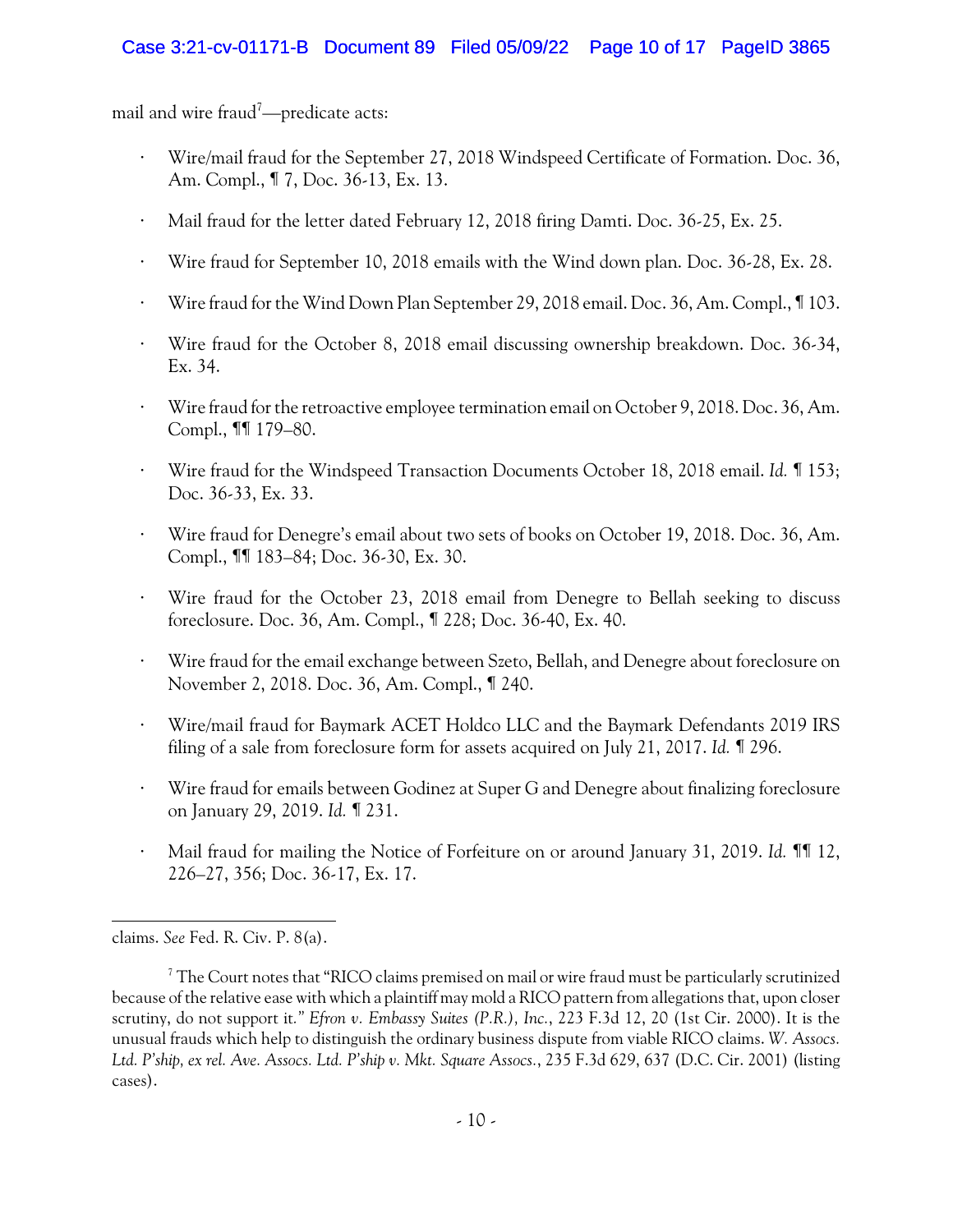### Case 3:21-cv-01171-B Document 89 Filed 05/09/22 Page 11 of 17 PageID 3866

- Bankruptcy fraud for providing false information for the bankruptcy on October 23, 2019. Doc. 36, Am. Compl., ¶¶ 261–93; Doc. 36-19, Ex. 19.
- " Wire/mail fraud and money laundering for the IRS tax filing dated September 10, 2020, and the K-1 to Damti (undated). Doc. 36, Am. Compl., ¶¶ 305–09, 330; Doc. 36-20, Ex. 20; Doc. 36-21, Ex. 21.
- " Obstruction of justice for the Windspeed Employees' false testimony under the instruction of Szeto on March 26, 2021, and April 5, 2021. Doc. 36, Am. Compl., ¶ 315; Doc. 36-4, Ex. 4; Doc. 36-5, Ex. 5; Doc. 36-10, Ex. 10.
- " Obstruction of justice for Szeto's false testimony on April 2, 2021. Doc. 36, Am. Compl., ¶¶ 139, 145, 159; Doc. 36-2, Ex. 2.
- " Obstruction of justice for Denegre's false testimony about the foreclosure on April 8, 2021 and Ludlow's interjection. Doc. 36, Am. Compl., ¶¶ 241, 297; Doc. 36-1, Ex. 1.

These predicate acts range from emails, to letters, to petitions for bankruptcy, to deposition testimony. D&T further argues that the Defendants "continue[] the scheme to this day." Doc. 67, Pls.' Resp. SG Credit & Cole's Mot., 17.

The Court agrees with Defendants that the Amended Complaint fails to adequately plead a pattern. Civil RICO claims are meant to address "long term criminal conduct," not "garden-variety fraud actions properly brought under state law[.]" *Malvino*, 840 F.3d at 231 (quoting *Tabas v. Tabas*, 47 F.3d 1280, 1310 (3d Cir. 1995)). "A pattern of racketeering activity consists of two or more predicate criminal acts that are (1) related and (2) amount to or pose a threat of continued criminal activity." *St. Germain v. Howard*, 556 F.3d 261, 263 (5th Cir. 2009). "[P]redicate criminal acts can be violations of either state or federal law." *Snow Ingredients, Inc. v. SnoWizard, Inc.*, 833 F.3d 512, 524 (5th Cir. 2016). Specifically, the Court finds that D&T failed to adequately plead the continuity prong and addresses it below.

Continuity can be established by "(1) a 'closed period of repeated conduct;' or (2) an openended period of conduct that 'by its nature projects into the future with a threat of repetition.'"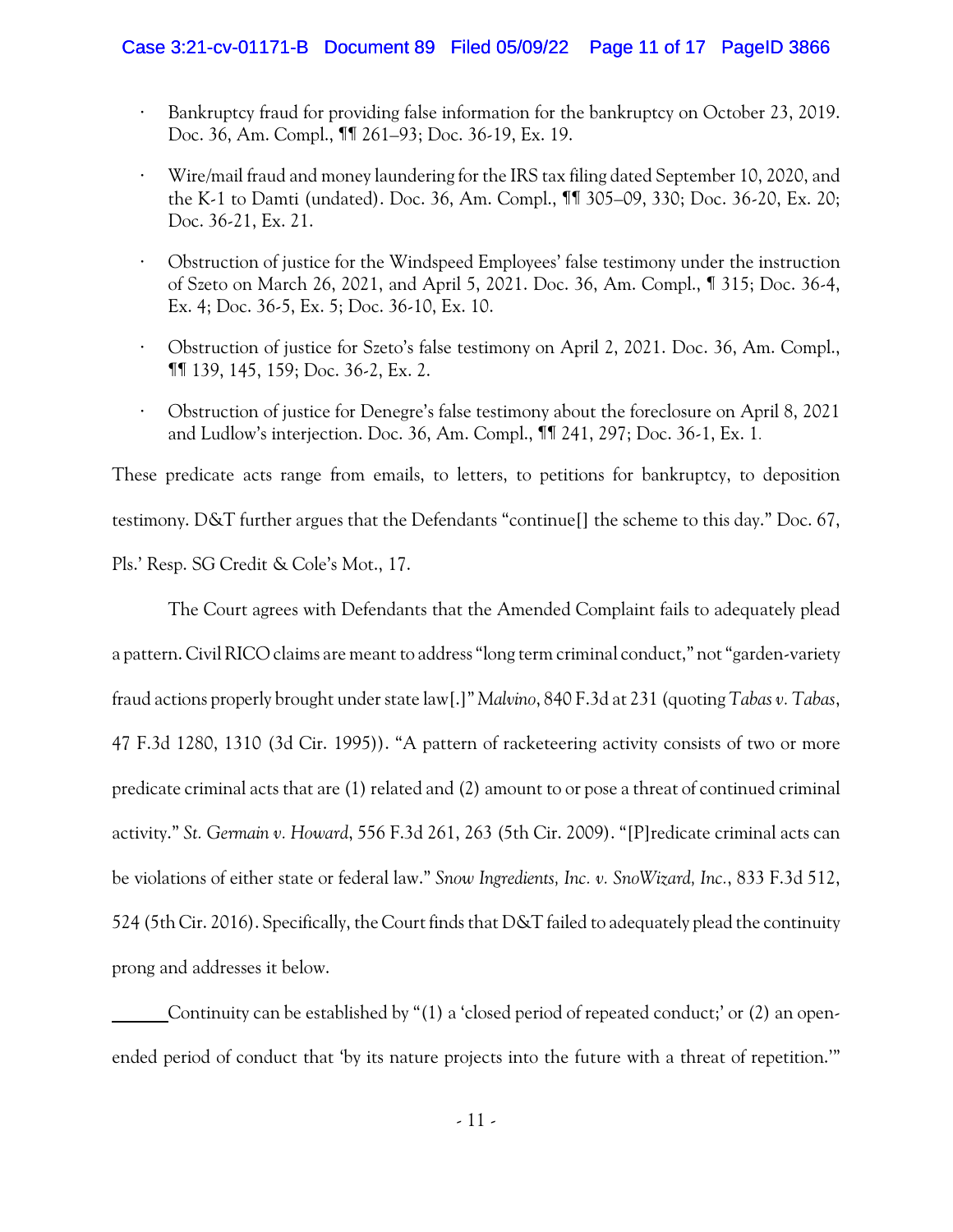#### Case 3:21-cv-01171-B Document 89 Filed 05/09/22 Page 12 of 17 PageID 3867

*Malvino*, 840 F.3d at 231 (quoting *H.J. Inc.*, 492 U.S. at 241). Because Plaintiffs do not clearly plead one form of continuity or the other, the Court addresses both below.

#### 1. Closed Period of Continuity

Closed periods of continuity require "a series of related predicates extending over a substantial period of time," *H.J. Inc.*, 492 U.S. at 242. These acts are commonly referred to as "repeated conduct." *United States v. Thompson*, 2001 WL 498430, at \*9 (5th Cir. 2001). D&T pleads events "beginning at least as early as 2018 and continuing to the present." Doc. 36, Am. Compl., ¶¶ 321, 335. *But see* Doc. 67, Pls.' Resp. SG Credit & Cole's Mot., 17 (stating the events in "2017 and [are] continuing to the present").

These eighteen alleged predicate acts—chronologically listed above—span from September 27, 2018, to April 8, 2021, a span of just under eighteen months, and culminated with the allegedly fraudulent foreclosure sale (the impetus for all the allegedly fraudulent conduct). Eighteen months presumptively spans a "substantial period of time." *See H.J. Inc.*, 492 U.S. at 242; *Malvino*, 840 F.3d at 232 (listing cases finding that closed periods of less than twelve months were not a "substantial period," while four years was); *Abraham v. Singh*, 480 F.3d 351, 356 (5th Cir. 2007) (finding two years sufficient for pleading a substantial period of time). But the acts do not demonstrate "repeated conduct" because only one fraudulent foreclosure sale occurred, according to the Amended Complaint. *See Boyle*, 556 U.S. at 949–50 (discussing the need to establish a pattern of similar and repeated conduct).

The Court finds the *Efron* case persuasive on this issue. *Efron*, 223 F.3d 12. In that case, a business dispute arose when certain partners in a joint hotel venture—through predicate acts of mail and wire fraud over a twenty-one-month span—caused the hotel to project losses to force out some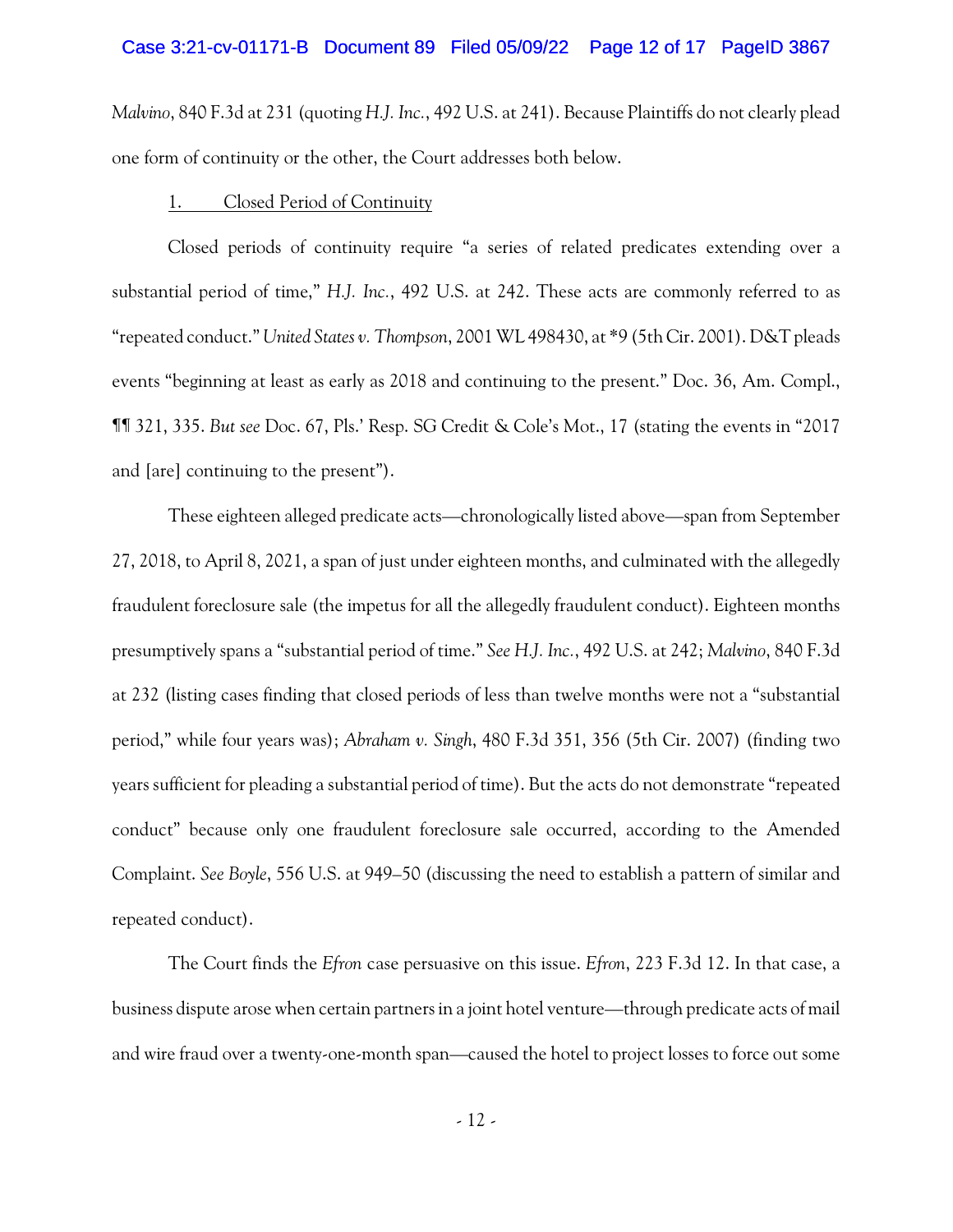#### Case 3:21-cv-01171-B Document 89 Filed 05/09/22 Page 13 of 17 PageID 3868

of the other partners. *Id.* at 13–14. The court focused its analysis on the continuity requirement and found it unsatisfied. *Id.* at 17–21. Significantly, the court found "highly relevant" "the fact that [the] defendant ha[d] been involved in only one scheme with a singular objective and a closed group of targeted victims." *Id.* at 18. This activity was "neither so extensive in reach nor so far beyond the minimum time period that common sense compel[led] a conclusion of continuity." *Id.* Further, the alleged predicate acts "d[id] not demonstrate the kind of broad or ongoing criminal behavior at which the RICO statute was aimed." *Id.* Even though the defendant committed "multiple related acts of deception," the "[plaintiffs] injury . . . resulted from a single set of alleged misdeeds and occurred at the same time." *Id.* In sum, "the finite nature of the racketeering activities alleged here, together with their occurrence over a relatively modest period of time, [could not], . . . support a jury finding of a RICO pattern under the 'closed' continuity approach." *Id.* at 19.

Similarly here, because the Defendants pursued a singular objective with a targeted victim, the eighteen-month span of alleged predicate acts does not "compel the conclusion of continuity." *See id.* at 18. Defendants sought to transfer assets from ACET Global to Windspeed, free and clear of any D&T Note—a narrowly focused alleged crime. The RICO statute is not meant to target such narrow crimes. *See Calcasieu Marine Nat. Bank v. Grant*, 943 F.2d 1453, 1463 (5th Cir. 1991) ("Congress wrote RICO in broad, sweeping terms; it did not intend to extend RICO to every fraudulent commercial transaction."). Just like in *Efron*, the Court does not here find a pattern of predicate acts under the closed continuity approach from the finite acts over the modest eighteenmonth period alleged in the Amended Complaint. *See Efron*, 223 F.3d at 19.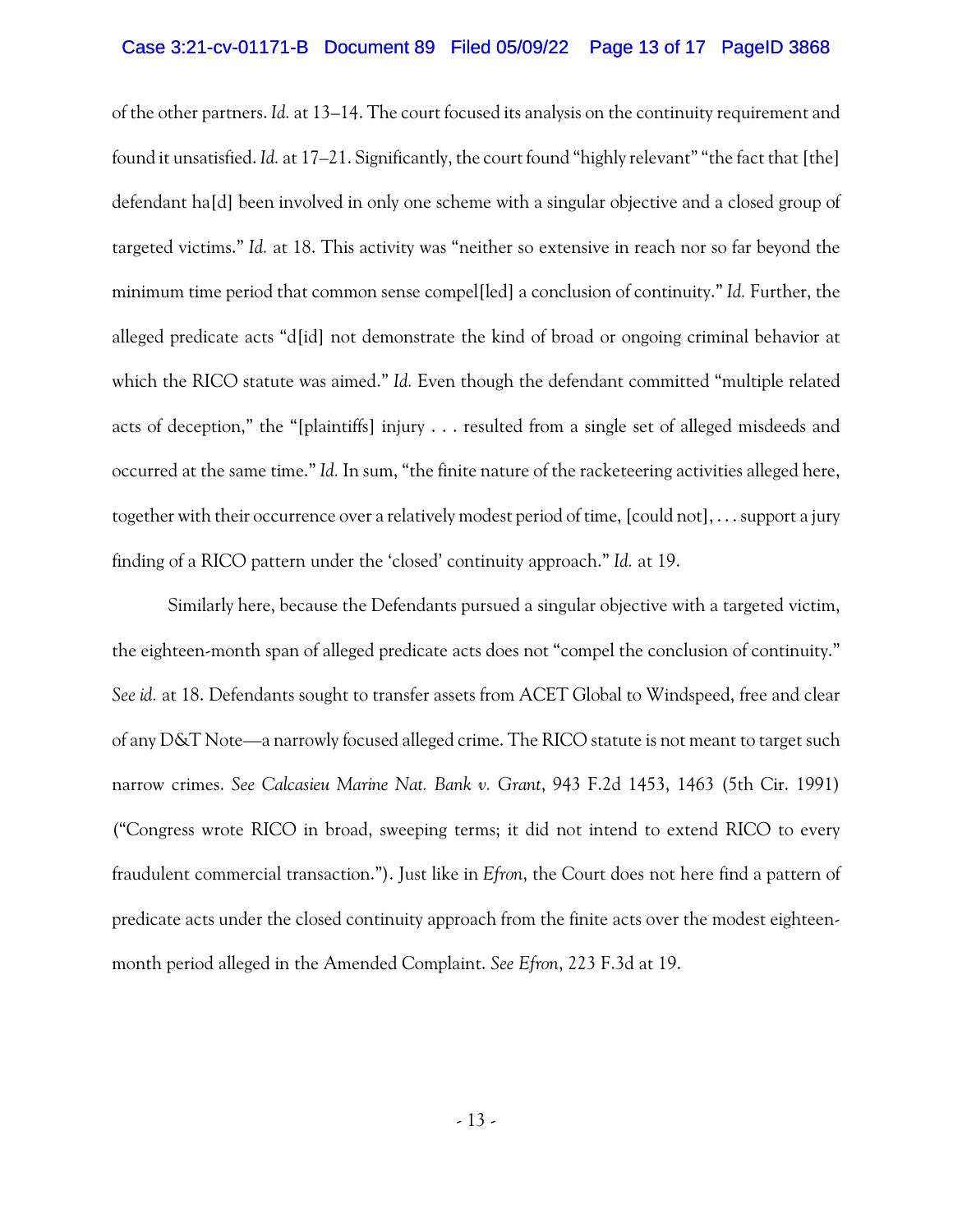# 2. Open-ended Continuity

Open-ended continuity consists of a "specific threat of repetition extending indefinitely into the future," or "that the predicates are a regular way of conducting [a] defendant's ongoing legitimate business." *H.J. Inc.*, 492 U.S. at 242–43. However, "[a] plaintiff cannot demonstrate open-ended continuity if the racketeering activity has a 'built-in ending point, and the case does not present the necessary threat of long-term, continued criminal activity.'" *U.S. Airline Pilots Ass'n v. Awappa, LLC (USAPA)*, 615 F.3d 312, 318 (4th Cir. 2010) (quoting *GE Inv. Priv. Placement Partners II v. Parker*, 247 F.3d 543, 549 (4th Cir. 2001)).

The foreclosure sale marked the end point of the Defendants' alleged scheme and therefore precludes open-ended continuity. Defendants achieved their singular goal once all the assets from ACET Global were transferred to Windspeed and the foreclosure extinguished the D&T Note. *See USAPA*, 615 F.3d at 319. Even though Plaintiffs contend that "there is a continued threat of repetition of such conduct" because "Defendants have continued to operate the fraudulent enterprise," Doc. 36, Am. Compl.,  $\P$  321, 335, lawful activity—continuing to run a business—cannot form the basis of a RICO violation. *See Delta Truck & Tractor, Inc. v. J.I. Case Co.*, 855 F.2d 241, 244 (5th Cir. 1988) ("[Plaintff] has attempted to state a RICO claim by alleging multiple acts of fraud that were part and parcel of a single, discrete and otherwise lawful commercial transaction. . . . [Plaintiff] has alleged as a pattern of racketeering activity nothing more than numerous predicate acts which were necessary segments of an otherwise legitimate and singular commercial endeavor. . . ."). Nor have Plaintiffs pleaded any continuous threat of similar actions by the Defendants that might extend into the future. Instead, the Defendants' extinction of the D&T Note created a finite ending point for the scheme and precludes repetition.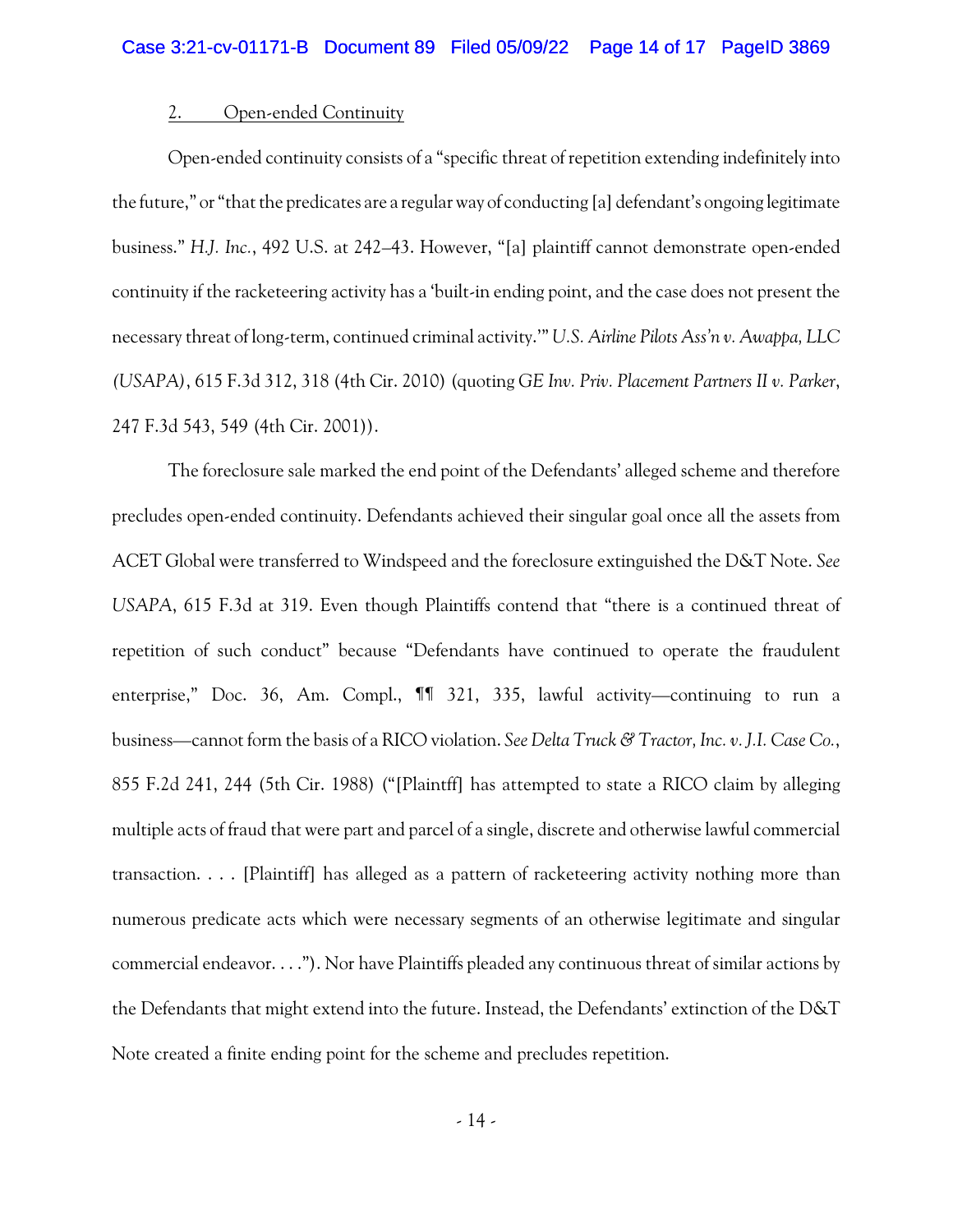### Case 3:21-cv-01171-B Document 89 Filed 05/09/22 Page 15 of 17 PageID 3870

In sum, because there is no continuity, the Court **DISMISSES** the RICO claims.

*B. State-law Claims*

Plaintiffs pleaded the Court's subject matter jurisdiction under 28 U.S.C. § 1331, granting the Court "original jurisdiction of all civil actions arising under the Constitution, laws, or treaties of the United States." *See* Doc. 36, Am. Compl., 15. Because the Court dismissed Plaintiffs' federal law claims, the Court must now analyze whether to retain jurisdiction of the state-law claims through pendent or supplemental jurisdiction. May 2, 2022

"A district court has 'wide discretion' in deciding whether it should retain jurisdiction over state law claims once all federal claims have been eliminated." *Enochs v. Lampasas Cnty.*, 641 F.3d 155, 161 (5th Cir. 2011). The general rule in the Fifth Circuit "is to dismiss state claims when the federal claims to which they are pendent are dismissed." *Parker & Parsley Petroleum Co. v. Dresser Indus.*, 972 F.2d 580, 587 (5th Cir. 1992). And "when the . . . federal-law claim[s] [are] eliminated at an 'early stage' of the litigation, the district court has 'a powerful reason to choose not to continue to exercise jurisdiction.'" *Id.* (quoting *Carnegie–Mellon Univ. v. Cohill*, 484 U.S. 343, 350 & n.7 (1988)). In such a case, "the balance of factors to be considered under the pendent jurisdiction doctrine—judicial economy, convenience, fairness, and comity—will point toward declining to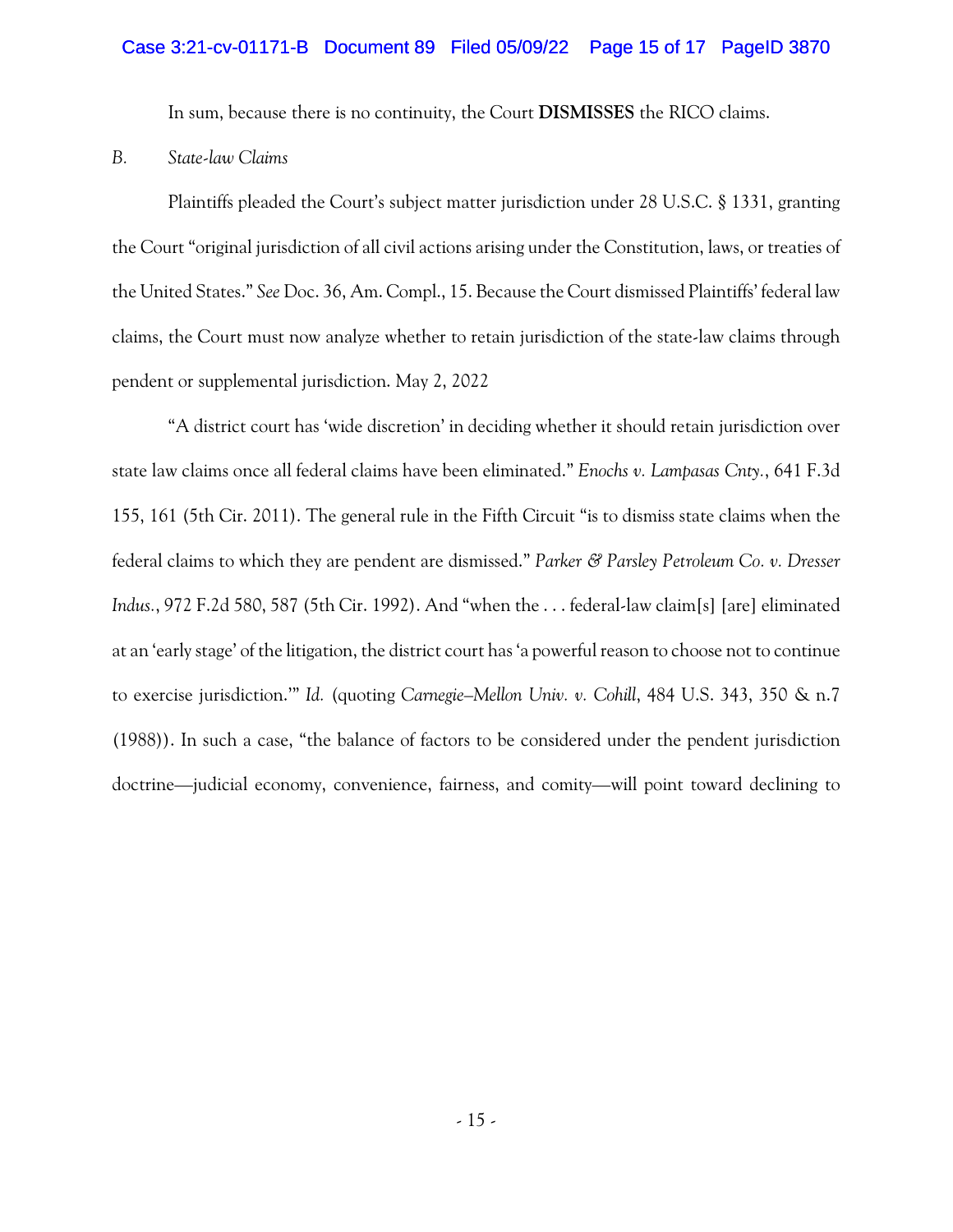### Case 3:21-cv-01171-B Document 89 Filed 05/09/22 Page 16 of 17 PageID 3871

exercise jurisdiction over the remaining state-law claims." *Id.* at 586 (citing *United Mine Workers v.* 8 *Gibbs*, 383 U.S. 715, 726 (1966)).

The parties did not brief this issue, so the Court will only lightly touch upon it. All factors counsel this Court to decline supplemental jurisdiction over Plaintiffs' state-law claims:<sup>9</sup> the case is at the motion-to-dismiss stage, the parties can reuse any litigation work in the state court at little to no additional cost to the litigants, dismissal will not prejudice the parties, and state courts are more familiar with their respective jurisdictions' laws. *See Parker & Parsley*, 972 F.2d at 587–90. Accordingly, the Court declines to exercise supplement jurisdiction over the state-law claims and **DISMISSES** them.

#### *C. Leave to Amend*

Given that this is the Court's first opportunity to assess the sufficiency of D&T's allegations, the Court deems it appropriate to provide it one chance to amend its pleadings in light of the deficiencies noted in this Order. *See* Fed. R. Civ. P. 15(a)(2) ("The court should freely give leave [to amend] when justice so requires."). This second amended complaint shall be filed within **THIRTY (30)** days of the date of this Order.

 $8$  Under § 1367(c) the Court may decline supplemental jurisdiction if:

<sup>(1)</sup> the claim raises a novel or complex issue of State law,

<sup>(2)</sup> the claim substantially predominates over the claim or claims over which the district court has original jurisdiction,

<sup>(3)</sup> the district court has dismissed all claims over which it has original jurisdiction, or

<sup>(4)</sup> in exceptional circumstances, there are other compelling reasons for declining jurisdiction.

<sup>28</sup> U.S.C. § 1367(c). Section 1367(c)(3) applies because the Court dismisses the RICO claims, leaving only state-law claims. *See* Doc. 36, Am. Compl.

<sup>&</sup>lt;sup>9</sup> Plaintiffs bring claims for common law fraud, breach of fiduciary duty, aiding and abetting breach of fiduciary duties, violation of the Texas Uniform Fraudulent Transfer Act, civil conspiracy, and respondeat superior and/or agency liability. Doc. 36, Am. Compl., ¶¶ 368–84.